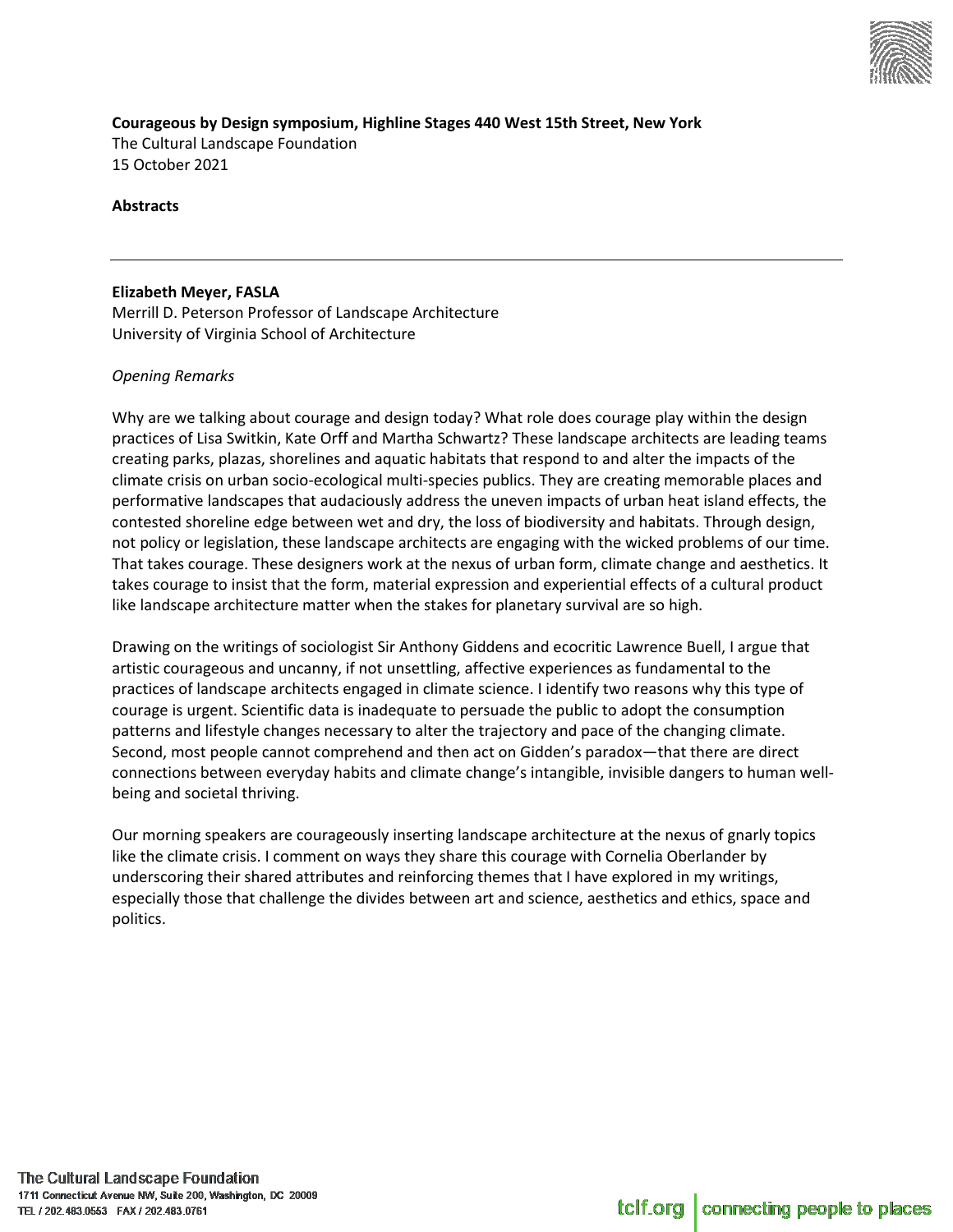# **Three Perspectives on Leading with Landscape Architecture**

**Lisa Switkin,** Senior Principal, James Corner Field Operations

# *Cohabitation: imagining and designing a new urban nature*

The concept of aesthetic quality in nature as distinct from beauty was developed in the 18th Century, expressing an appreciation and fear of irregular and uncontrollable forms of nature (or turbulent nature), as opposed to beauty as a pleasurable experience.

Today, humans continue to have an evolving relationship with nature, and beauty. Nature is no longer being defined or perceived as untouched wilderness, yet it is not widely understood as "designed" either. Turbulent nature is more omnipresent than ever with the effects of climate change, and beauty is easily dismissed as superfluous.

I would like to argue that as our natural and built world becomes more and more interwoven, a new urban nature is forming -- providing a significant opportunity to expand and redefine beauty and our relationship to nature…and in the process, invent a new urban nature of cohabitation that conflates the two.

As designers of the built environment, landscape architects are uniquely qualified to contribute to the collective, collaborative and multi-disciplinary action that is necessary to mitigate and adapt to climate change. Now and looking to the future, our work needs to foster environmental health and resilience; social interaction and public wellbeing; and connection to place and community in order to function and be recognized as essential infrastructure. The work also arguably needs to inspire and enrich people's lives, weaving together the cultural, physical and interpersonal world to be resonant and relevant, foster the long-term stewardship of land and water, and help respond to the global call to climate action.

Using the lens of cohabitation, I will examine projects that provide innovative and strategic responses to stormwater management, resiliency and sea level rise while serving as public space (River Ring, South Bay Sponge, Qianhai Water City); regenerative landscapes where the process of making, remaking, reclaiming and ongoing use and care is part of the design (FreshKills, Shelby Farms Park); and projects that infuse multi-sensory and multi-dimensional experiences and narratives with long-term strategic partnerships and engagement to foster connection (Domino Park, Tidal Basins). All of this work responds at different scales, has intentional form and legibility, and rethinks how we define beauty, aesthetics and nature through process, design, craft, engagement, partnership and material specificity.

# **Kate Orff, FASLA**

Professor of Architecture & Urban Design Columbia University

# *Brief remarks*

Foregrounding courage means challenging the means, methods, outcomes, and professional culture of landscape architecture itself and relegating the inherited notions of professional practice to the background. Rather than achieving excellence within a discipline shaped by modernism and fossil fuel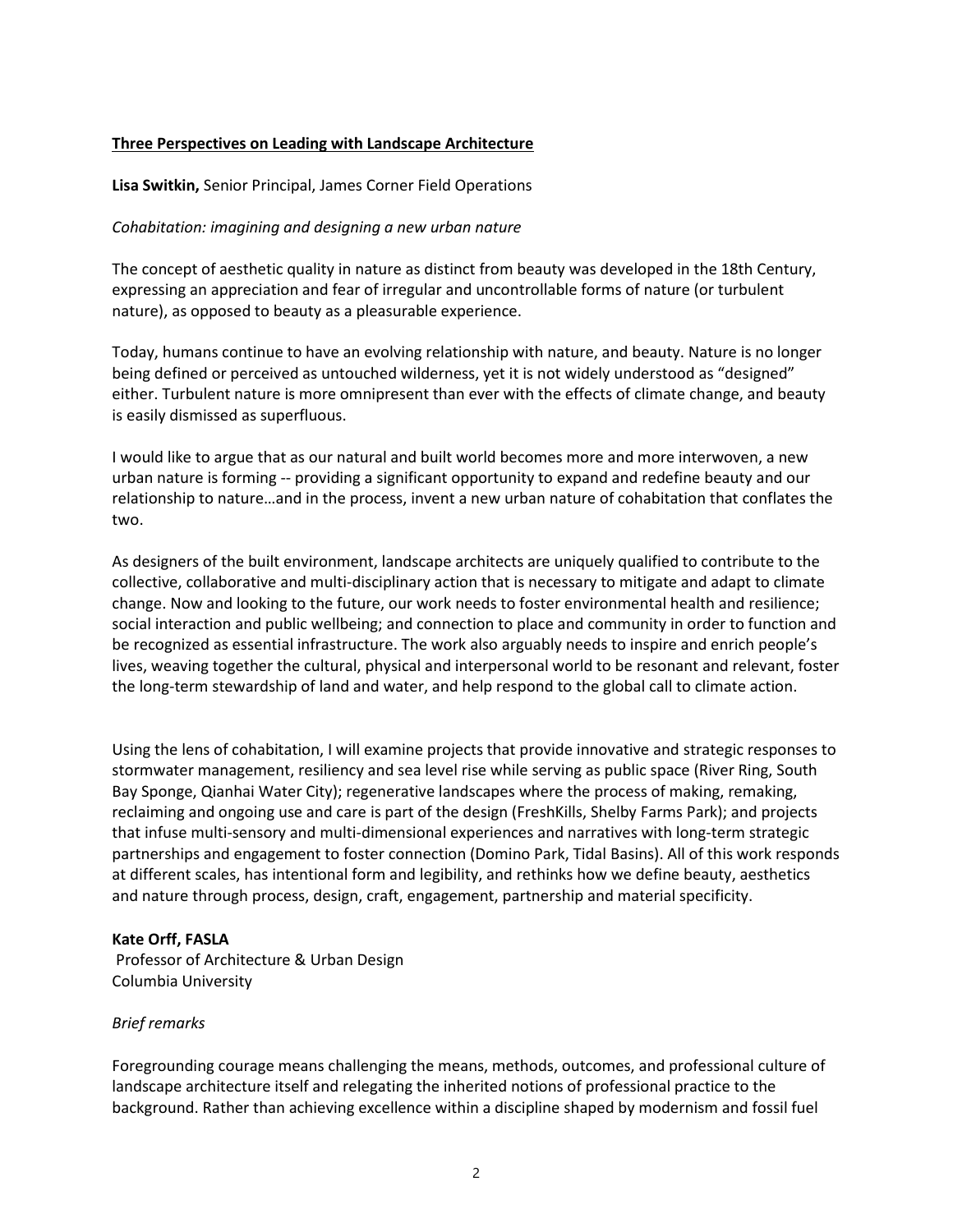dependence we need to ask "What are we doing? How are we doing it? Where are we working? Who is participating? What should we be doing? "

Does framing landscapes as coveted and photographed designed objects get in the way of the real work to be done to rapidly decarbonize? How can we advance interventions – not rhetoric -and not referencing our own current / past projects but by anticipating to new modes of creative output and design politics? What needs to be done to deliver the physical landscapes that center environmental and social justice to generations traumatized by our failure to comprehend the magnitude of the situation?

My chapter in the best-selling volume *All We Can Save* is titled "Mending the Landscape." *All We Can Save* has been listed by the New York Times as one of the "Five Best Climate Books from 2020" and a top 10 nonfiction book on the Washington Post and other news outlets. I will unpack the structure of the book and my writing and my call to action on its pages. Why is landscape – and even the built environment writ large - still on the margins when our knowledge, skills and capabilities should be central to addressing the climate crisis ? What should we be doing and how can we act more cohesively now to address the ongoing landscape emergency?

# **Martha Schwartz FASLA, Hon RIBA, Hon RDI**

Founding Partner, Martha Schwartz Partners

# *My Long and Winding Road*

My presentation is a personal story about my career and my sudden pivot away from landscape architecture in 2016 to become a climate activist. I first came to landscape architecture through my desire to build land-art. Coming from a family packed with architects, I had never heard of the profession of landscape architecture, but it was the only available venue where shaping the land at a large scale was being taught. I wanted to learn how to drive an excavator to shape the land as I imagined it. However, after my first year of classes I was disheartened. There were no courses about driving machines, and as I was unable to take an art class. My chairman explained that landscape and art have nothing to do with each other. Disheartened, I heard of a landscape architecture summer school in California that sounded like fun. During the summer of 1975 I attended the SWA Summer Program where I met Peter Walker. If not for Peter Walker's support and interest in my art-lead approach to design, I would not be a landscape architect.

I'm somewhat embarrassed to say that unlike most of the other students in school, I was not particularly interested in ecology, but I wasn't disinterested either. I have always been interested in biological science and had double-majored in biology while in art school, thinking I might go on to medical school, which, thankfully, I didn't. I continued on my vision that designing landscape could be an art-form.

I am a member of the fringe wherever I am, and have always been at home where boundaries are illdefined. But due to the fuzziness of this space, I found more room to explore new ideas. One afternoon in 2016, while living in London, a YouTube video, sent by my sister, flattened me with one small scientific fact about the melting of the Eastern Siberian Arctic shelf and the release of methane. Like being under a guillotine, my head was chopped off with one intensely sharp blade. I was horrified at the world I had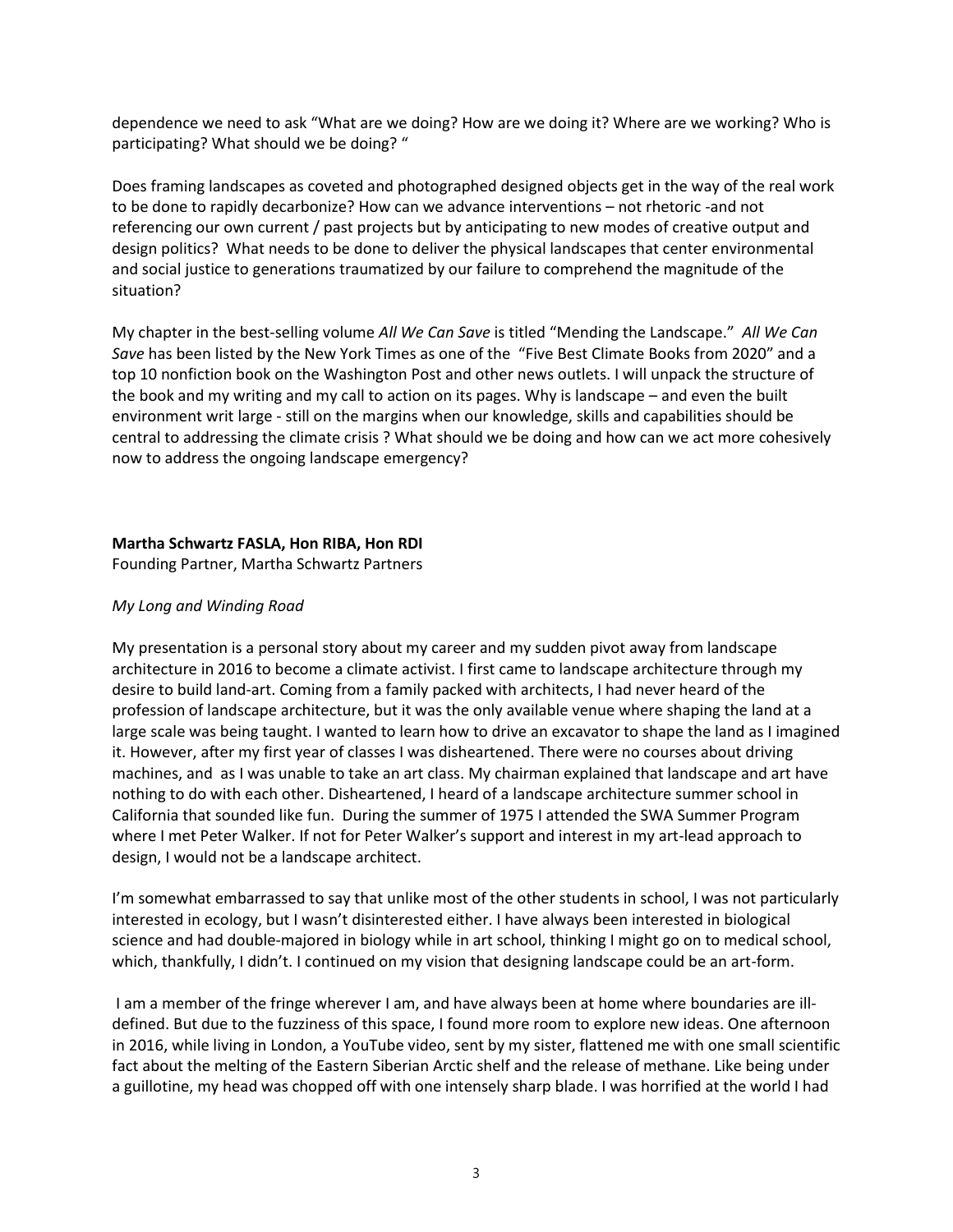made for my three children. I was, and still, feel responsible for my role in climate change. I feared and still fear for their future.

That day, I felt that what I was doing as a landscape architect was irrelevant in the face of such an overwhelming and intractable problem. I knew I had to try to contribute to the solution and dove into reading books about climate change. With some exploration into myself, I searched for a way I might help. My dive into Climate Change over the last 5 years has been a tremendous time of growth for me, and I've gone in a new and different direction. I'm now a stranger in a strange new world of science and scientists. But I am still growing and learning. However, my real surprise is that this journey has brought me home. This is my story.

# **What We Can Do Part 1: Preparing and Adapting Bureaucracies for our Future Climate Panelists**

**Heather Morgan** Sustainability and Risk Management Lead, AECOM New York Metro

**Signe Nielsen, RLA, FASLA** Principal, MNLA

#### **Annette P. Wilkus, FASLA**

Founder, SiteWorks Landscape Architecture

While landscape architects are uniquely qualified to tackle the many challenges arising from climate crisis, we must understand the role that federal, state and local bureaucracies play in setting policy and regulations. We also need to grasp how these jurisdictional tiers of government interact among each other and, in so doing, establish priorities related to climate crisis initiatives. Some agencies are inherently reactive as part of their authorized, appropriated, and operational mandates while others can be proactive in their approach. At the core of bureaucratic decision-making is risk management: which projects will be most effective and where are the best located? Landscape architects must be knowledgeable of the agencies that have jurisdiction over their climate resiliency projects-their regulatory framework, standards or guidelines, risk-reward assessment criteria as well as procedural protocols. Understanding bureaucracies and building trust around risk management is the first step in promoting change within the agencies to look beyond "tried-and-true" policies and move forward towards more adaptive climate change measures. Through the lens of several case studies, the panelists will identify some techniques deployed by landscape architects that have proven effective in advocating for different bureaucracies to modify their regulatory procedures. Some of these include communicating risk both to the public and to the policymakers, leading transdisciplinary collaborations among the design teams, and striving for integration of climate adaptive strategies as the project is designed, implemented and maintained.

# **What We Can Do Part 2: Biological Diversity is as Important as Social Diversity**

**Rebecca McMackin**, Director of Horticulture *Brooklyn Bridge Park*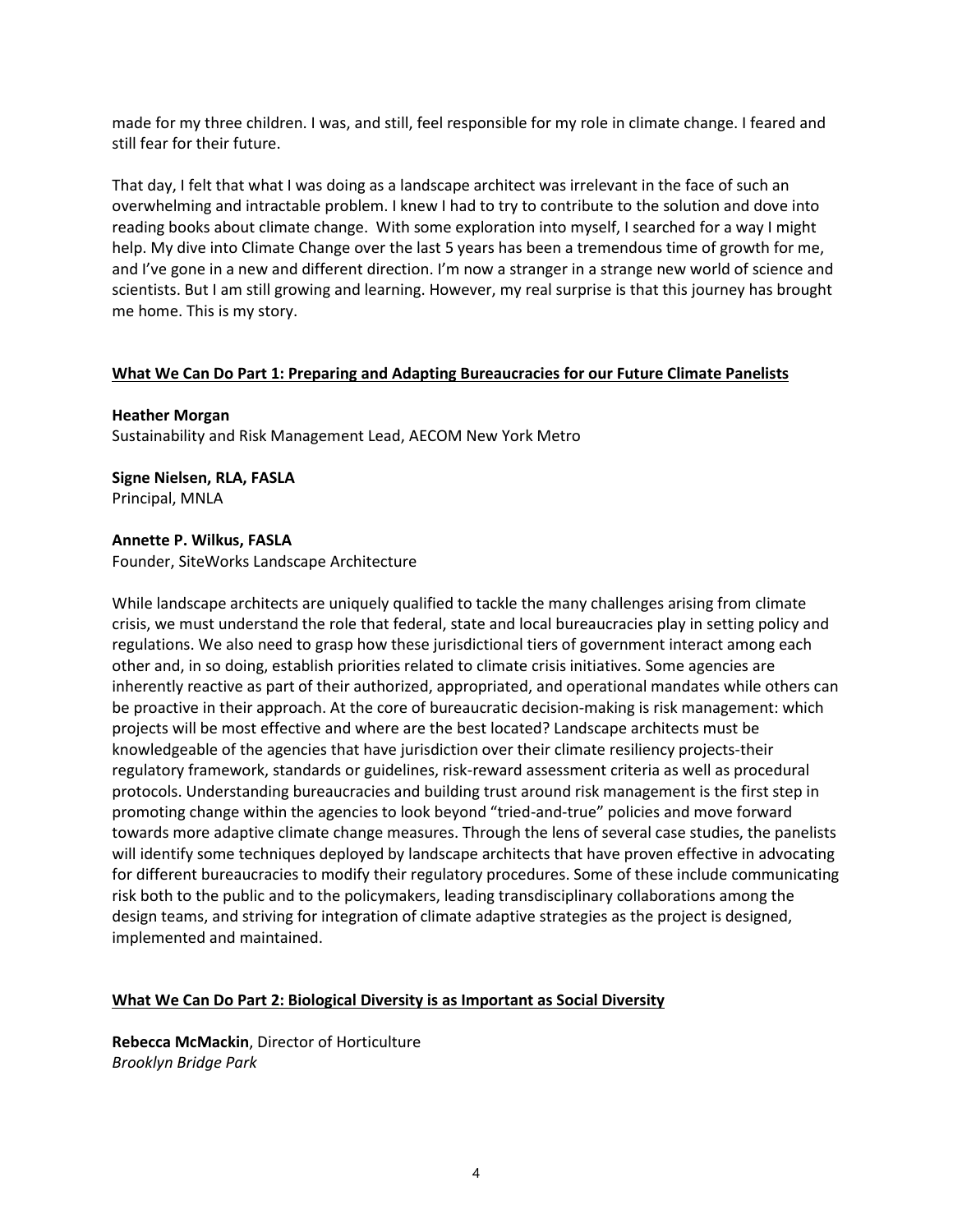Brooklyn Bridge Park's first sections opened in 2010. After a decade of ecosystem-inspired design and ecological management, the lessons of this landscape are apparent: constructed habitat can work.

The Park's saltmarshes effectively mitigated flood waters during Hurricane Sandy, and now contain nesting birds and threatened plants. Park woodlands and meadows have seen the return of numerous species not recorded in New York City in decades. Clouds of butterflies hover above the flower field every summer, perfectly illustrating how gracefully 5 million annual visitors and robust wildlife habitat can co-exist.

This lecture will discuss how MVVA's design of the Park laid the groundwork for the thriving ecosystem it has become, as well as how ecological stewardship and respectful labor management cultivate an environment of biological and cultural diversity.

# **Barbara Wilks***, FASLA, FAIA*

*Principal and Founder, W Architecture and Landscape Architecture*

#### *The Urban Forest – Designing for Change*

While in NYC sea level rise is an important aspect of climate change design, another critical aspect for the entirety of the City is increased heat. Trees and forests become important mitigators and combatants of climate change, at waterfronts and throughout the city.

W Architecture and Landscape architecture has been designing the waterfront in NYC for over 20 years and adding to the urban forest there and elsewhere. But during this time, we have also started to question what is the best way to combat climate change? We believe it involves not only design but also changing maintenance strategies.

Trees are a part of the forest ecosystem. We need to create dynamic ecosystems – not gardens that are static. To combat climate change, how can projects from large to small help mitigate climate change and how can we find more room for trees in our cities?

We will show examples from our work which illustrate our evolving understanding of working with climate change and the importance of giving agency to trees.

# **Edwina von Gal**

Founder / President, Perfect Earth Project

# *A Birdcall to Action: Something We All Can Do*

"Restoring viable habitat within human dominated landscapes …is the single most effective thing we can do….(it) will not only stop species loss but will reverse it." - Doug Tallamy

# WE HAVE A SERIOUS PROBLEM: Biodiversity Loss

Birds are a key indicator of a massive global loss of biodiversity North America has lost almost 3 billion birds since the 1970's. Mostly it is the common grassland birds that are disappearing Their decline is